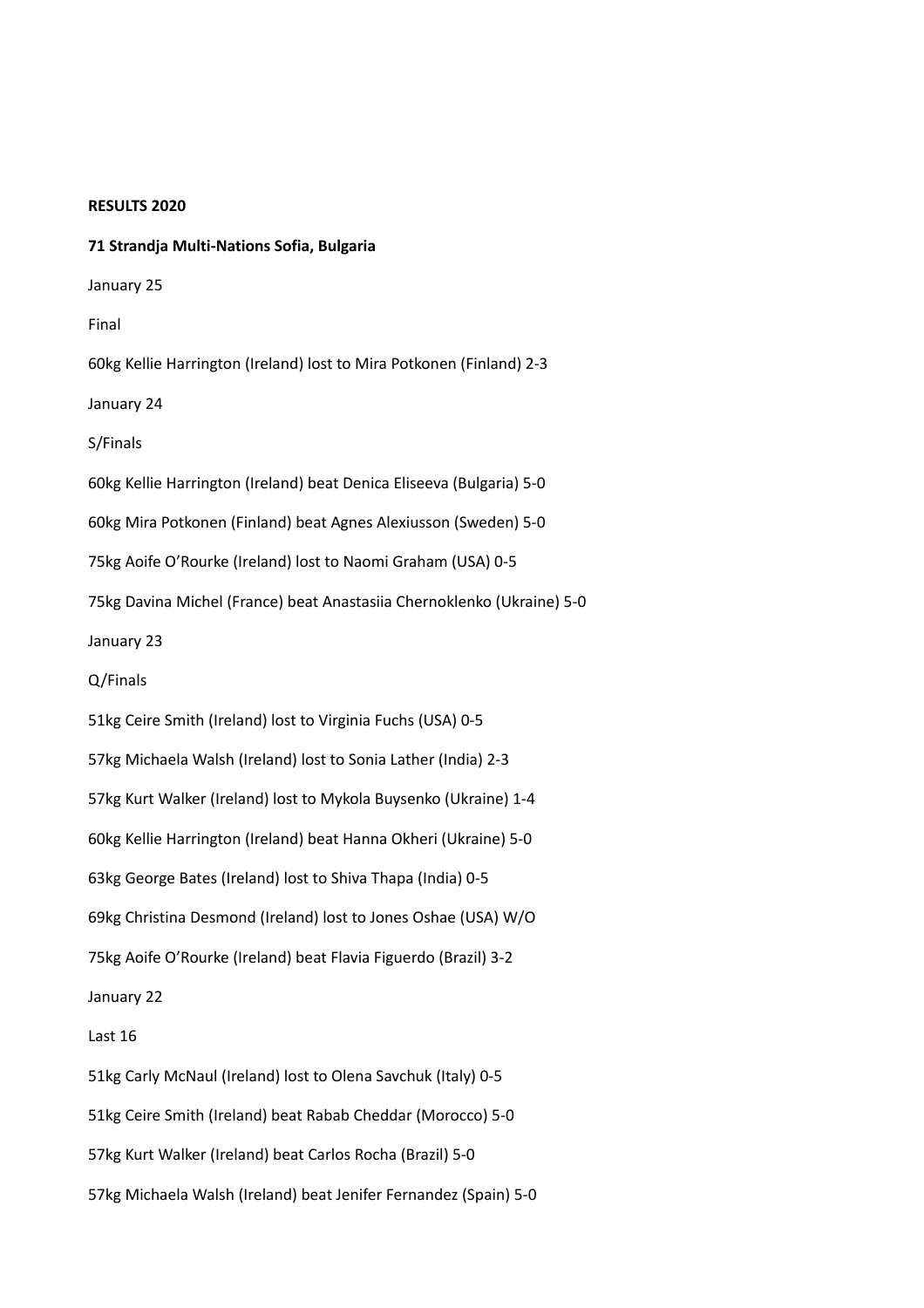57kg Dean Clancy (Ireland) lost to Francesco Maietta (Italy) Pts 60kg Kellie Harrington (Ireland) beat Aneta Rygielska (Poland) 5-0 60kg Amy Broadhurst (Ireland) lost to Mira Potkonen (Finland) 0-5 63kg George Bates (Ireland) beat Shpetin Bajoku (Kosova) Pts 63kg Wayne Kelly (Ireland) lost to Paolo Di Lernia (Italy) Pts 69kg Aidan Walsh (Ireland) lost to Johnson Delante (USA) Pts 69kg Kieran Molloy (Ireland) lost to Sing Negi (India) 0-5 75kg Michael Nevin (Ireland) lost to Herbert Souza (Brazil) 2-3 91kg Kiril Afanasev (Ireland) lost to Nikolaz Begadze (Georgia) W/O January 21 Last 32 and 16 51kg Ceire Smith (Ireland) beat Johanna Wonyou (France) 5-0 57kg Michaela Walsh (Ireland) beat Gutierrez Guadaloupe (USA) 3-2 63kg George Bates (Ireland) beat Lounes Hamraoui (France) 3-2 69kg Christina Desmond (Ireland) beat Beatriz Soares (Brazil) 4-1 75kg Aoife O'Rourke (Ireland) beat Love Holgersson (Sweden) 5-0 81kg Emmett Brennan (Ireland) lost to Stepan Hrekul (Ukraine) 1-4 91kg Kiril Afanasev (Ireland) beat Victor Schelstraette (Belgium) 3-2 91+kg Antione O Griofa (Ireland) lost to Clemente Russo (Italy) 0-5 Medals Table Finish 10th Rankings Table Finish 6th 29 Nations **Irish squad** Female 51kg Ceire Smith (Cavan) and Carly McNaul (Holy Family) 57kg Michaela Walsh (Monkstown, Antrim) 60kg Kellie Harrington (St Mary's) (Silver) and Amy Broadhurst (Dealgan) 69kg Christina Desmond (Fr Horgan's) 75kg Aoife O'Rourke (Castlerea) (Bronze)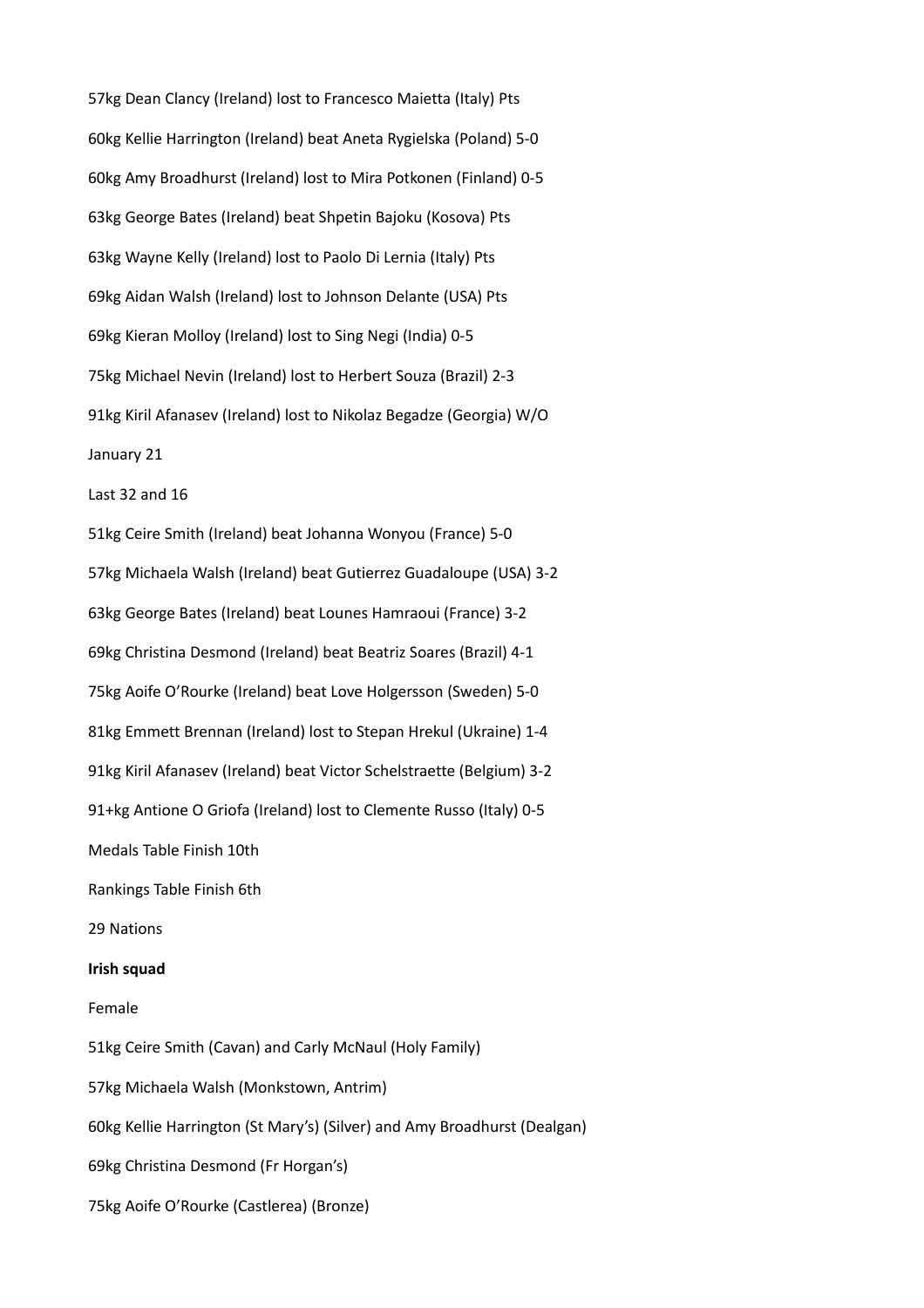### Male

57kg Kurt Walker (Canal) and Dean Clancy (Sean McDermott) 63kg George Bates (St Mary's) and Wayne Kelly (Portlaoise) 69kg Aidan Walsh (Monkstown, Antrim) and Kieran Molloy (Oughterard) 75kg Michael Nevin (Portlaoise) 81kg Emmet Brennan (Dublin Docklands) 91kg Kiril Afanasev (Smithfield) 91kg+ Antoine O'Griofa (Celtic Eagles) Staff High-Performance Director: Bernard Dunne Coaches: Zaur Antia, John Conlan, Dmitry Dimitruk, JP Kinsella Physio: Lorcan McGee Physiologist: Damien Martin **Senior/Elite Leagues National Stadium Dublin** January 24 57kg Kellie McLoughlin (Drimnagh) beat Catherine Blaney (Navan) 5-0 75kg Kelyn Cassidy (Saviours/Crystal) beat Jack Conroy (Mullingar Elite) 4-1 75kg Rokas Baltrokunas (Clane) beat Jack Brady (Crumlin) KO1 National U/18 Men's and Women's Championships National Stadium Dublin January 31 Finals W42kg Chloe Blake (Ardagh/Crossmolina W/O W46kg Nicole Buckley (St Carthages) W/O 46kg Bryce Collins (East Down) W/O W48kg Breda Quilligan (Rathkeale) beat Codie Lafferty (Raphoe) 5-0 49kg Dylan Eagleson (St Pauls Antrim) beat Paddy McShane (Letterkenny) 5-0 W51kg Rachel Lawless (Portlaoise) beat Chloe Gabriel (Mulhuddart) 4-1 52kg Jake Rapple (Monkstown Dublin) beat Brooklyn Saunders (Dublin Docklands) 5-0 W54kg Niamh Fay (Swords) W/O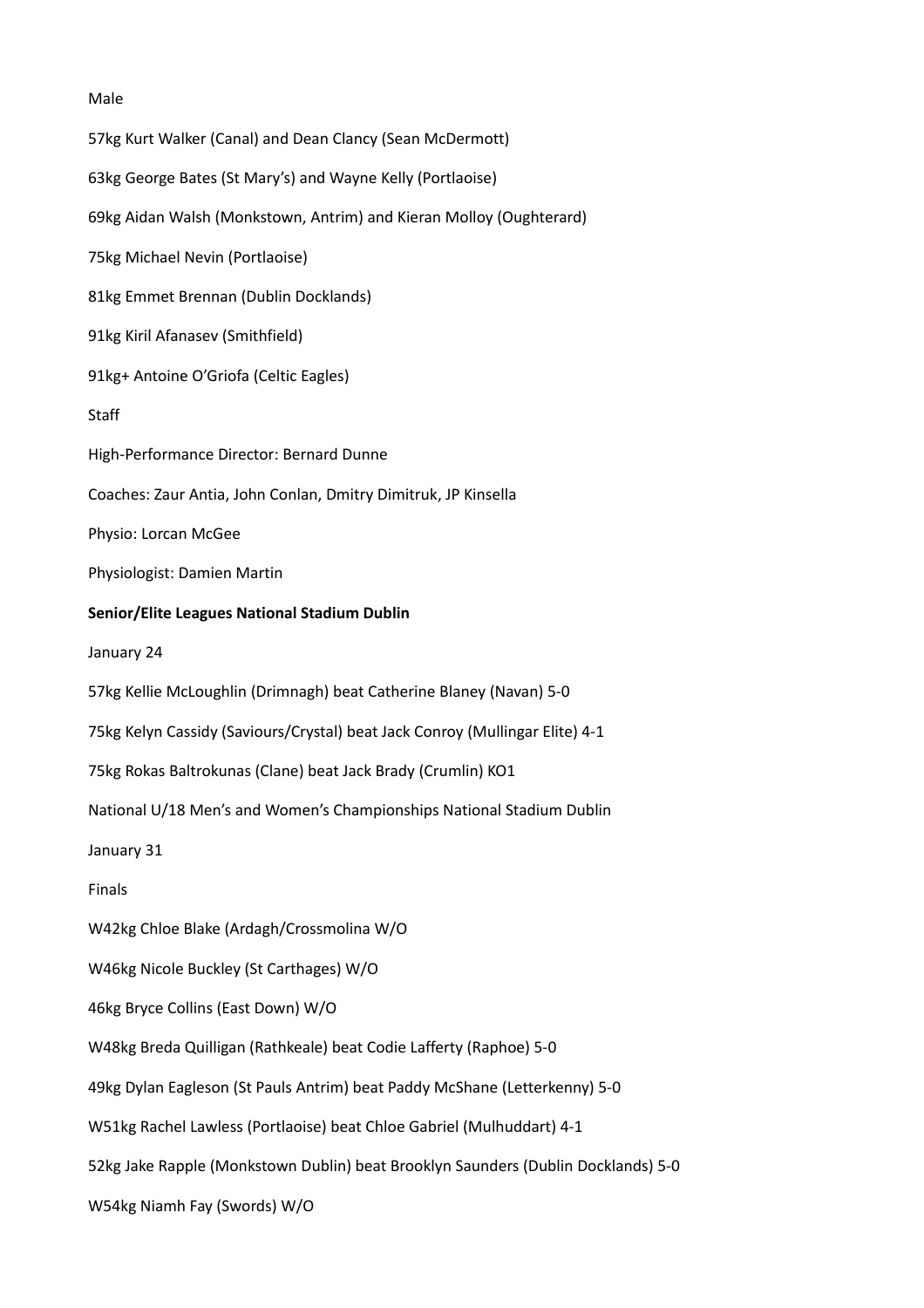56kg Martin Brady-McCullough (Gleann) beat Jack Connors (St Davids Nass) 5-0 W57kg: Doireann Coogan (Marble City) W/O W60kg Ellie Mai-Gartland (Clonmel) beat Keisha Attewell (Tobar Pheadair) 3-0 60kg John McConnell (Holy Trinity) beat Aodhan Byrne (Kilcullen) 5-0 W64kg Leanne Murphy (Togher) beat Nicole O'Sullivan (Corinthians) 3-2 64kg Matthew Tyndall (Dublin Docklands) beat James McDonagh (St Pauls Waterford) 4-1 W69kg Leah Gallen (Raphoe) beat Shelby Myers (Crumlin) 3-2 69kg James Whelan (Dublin Docklands) beat William Hayden (Crumlin) 4-1 W75kg Lisa O'Rourke (Castlerea) W/O 75kg Patrick Lawlor (Brian Dillons) beat Eoghan Lavin (Ballyhaunis) 4-1 W81kg Bethany Doocey (Castlebar) beat Megan Potter (Gateway) 5-0 81kg Jason Myers (Titans) W/O 91kg Jack Marley (Monkstown Dublin) beat John Ward (Brosna) 5-0 91+kg Patrick Myers (Sligo City) beat Nojus Ivanauskas (St Davids Naas) 4-1 January 24 S/Finals 60kg Aodhan Byrne (Kilcullen) beat Cain Lewis (Ballymun) 4-1 60kg John McConnell (Holy Trinity) beat Cahir Gormley (Illies GG) 5-0 69kg James Whelan (Dublin Docklands) beat Liam McMonagle (Raphoe) 5-0 69kg William Hayden (Crumlin) beat Emeka Onwuka (All Saints) 4-1 75kg Eoghan Lavin (Ballyhaunis) beat Frank Duffin (Monkstown Antrim) 5-0 75kg Patrick Lawlor (Brian Dillons) beat Tiernan Mayse (Two Castles) 4-1 81kg Jason Myers (Titans) W/O 81kg Elimane Samba (Four Kings) beat Zach Ribbon (St Annes) 5-0 91kg John Ward (Brosna) beat James Redmond (Ballybrack) RSC3 91kg Jack Marley (Monkstown Dublin) beat Peter Maughan (Ballyhaunis) 3-2 91+kg Nojus Ivanauskas (St Davids Naas) beat Thomas Leddy (Aglish) 5-0 91+kg Patrick Myers (Sligo City) beat Bernard McDonagh (St Annes) 5-0 January 18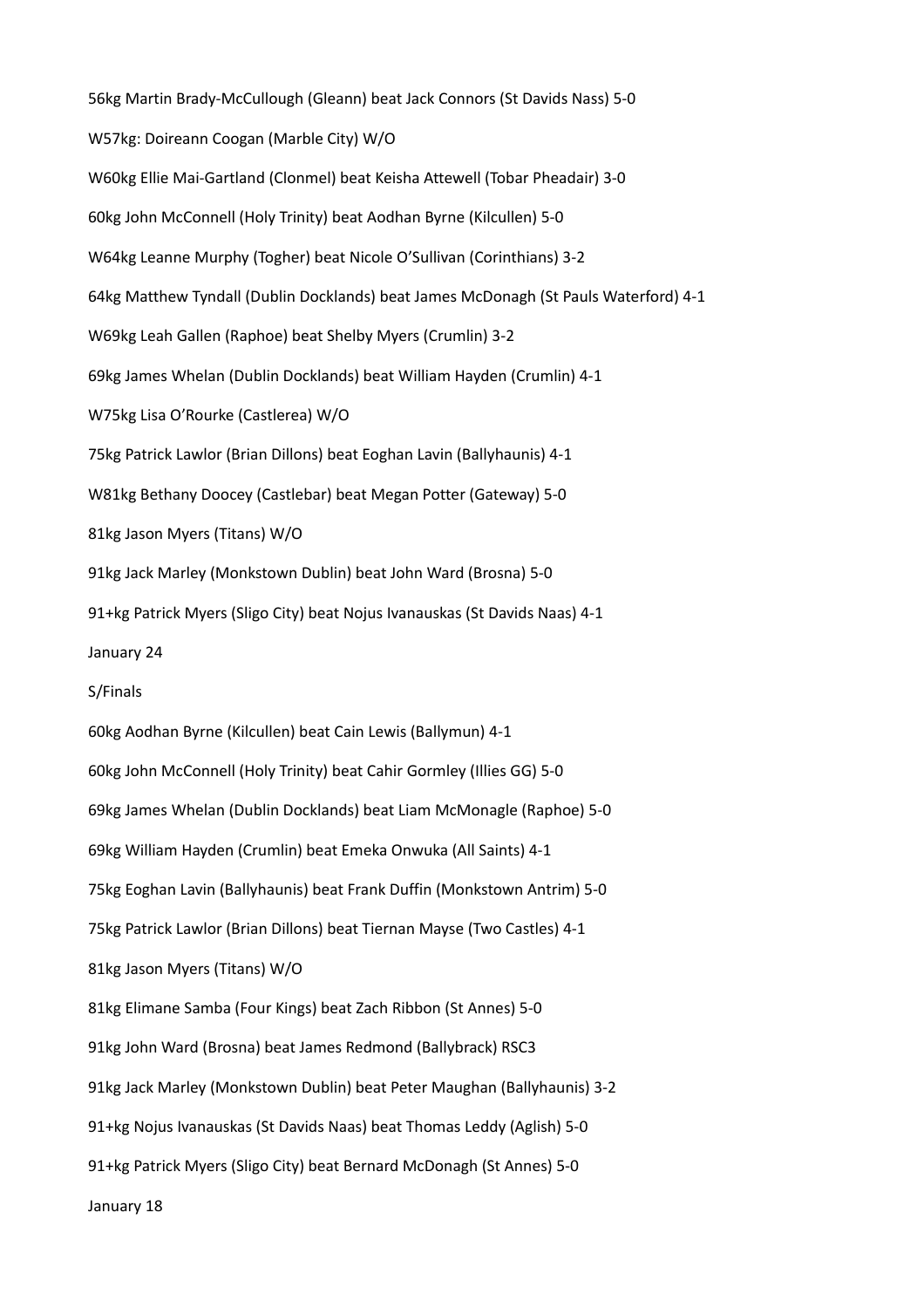### S/Finals

W48kg Breda Quilligan (Rathkeale) beat Aoife Williamson (Curragh) 3-2 49kg Paddy McShane (Letterkenny) beat Cian O'Toole (St Davids Naas) 5-0 49kg Dylan Eagleson (St Pauls Antrim) beat John Joyce (Olympic Mullingar) 5-0 W51kg Chloe Gabriel (Mulhuddart) beat Chanelle Robinson (Tipperary Town) RSC2 W51kg Rachel Lawless (Portlaoise) beat Nicole Clyde (Antrim) 5-0 52kg Jake Rapple (Monkstown Dublin) beat Joe Moorehouse (Gorey) 5-0 56kg Jack Connors (St Davids Nass) beat Danny Morgan (St Conleths) 5-0 56kg Martin Brady-McCullough (Gleann) beat Chad Magill (Glengormley) 5-0 W60kg Keisha Attewell (Tobar Pheadair) W/O W60kg Ellie Mai-Gartland (Clonmel) beat Kaci Rock (Enniskerry) 4-1 W64kg Leanne Murphy (Togher) W/O W64kg Nicole O'Sullivan (Corinthians) beat Mary Enright (Setanta) 5-0 64kg Matthew Tyndall (Dublin Docklands) beat James Uzell (Drimnagh) 3-2 64kg James McDonagh (St Pauls Waterford) beat David Nevin (Crumlin) 5-0 W69kg Leah Gallen (Raphoe) beat Dominika Gulli (Bracken) 5-0 January 17 S/Final 52kg Brooklyn Saunders (Dublin Docklands) beat Sean Lawlor (Marble City) 4-1 Q/Finals W60kg Ellie Mai-Gartland (Clonmel) W/O 60kg Aodhan Byrne (Kilcullen) beat Cian Duggan (Cabra) 5-0 60kg Cain Lewis (Ballymun) beat Adam Sinnott (Rathnew) 3-2 60kg Cahir Gormley (Illies GG) beat Nathan O'Brien (Wexford CBS) 5-0 60kg John McConnell (Holy Trinity) beat Thomas McCann (St Pauls, Antrim) 5-0 91kg Peter Maughan (Ballyhaunis) beat Kristians Keiriss (Rush) RSC1: 91kg Jack Marley (Monkstown Dublin) beat John McDonagh (St Annes) RSC2; 91+kg Thomas Leddy (Aglish) W/O 91+kg Patrick Myers (Sligo City) W/O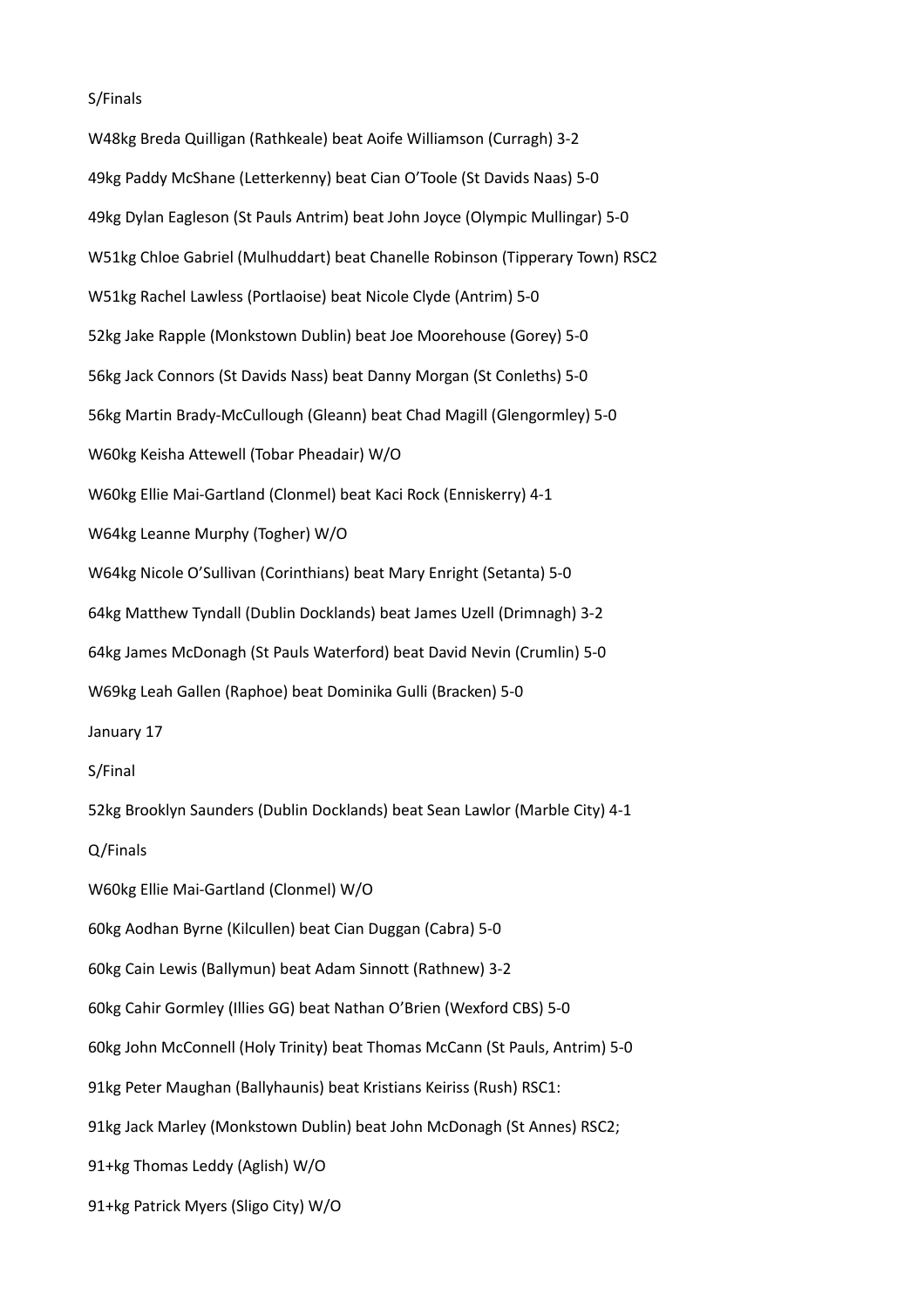91+kg Bernard McDonagh (St Annes) W/O

January 11

Prelims

60kg Aodhan Byrne (Kilcullen) beat Christopher McCabe (Santry) 5-0 60kg Cian Duggan (Cabra) beat Joe Harkin (Oakleaf) 3-2 60kg Cain Lewis (Ballymun) beat Barry O'Connor (Ballyduff) 5-0 60kg Adam Sinnott (Rathnew) beat Oran Gethins (Sean McDermott) 4-1 60kg Cahir Gormley (Illies GG) W/O 60kg Nathan O'Brien (Wexford CBS) beat James Cullen (Ballagh) 5-0 60kg John McConnell (Holy Trinity) beat Culainn Sheedy (St Marys Dublin) 5-0 60kg Thomas McCann (St Pauls Antrim) beat Joe O'Brien (Togher) 5-0 Q/Finals 56kg Danny Morgan (St Conleths) beat Jason Butler (Ballinrobe) 5-0 56kg Jack Connors (St Davids Naas) beat Adam Kinsella (St Marys NR) 4-1 56kg Chad Magill (Glengormley) beat Leon Davis (Bracken) RSC2 56kg Martin Brady-McCullough (Gleann) beat Siffie Edris (Monkstown, Dublin) 4-1 69kg Liam McMonagle (Raphoe) beat Josh Cummins (Trinity Sports) 4-1 69kg James Whelan (Dublin Docklands) W/O 69kg Emeka Onwuka (All Saints) beat Peter Clarke (Errigal) 5-0 69kg William Hayden (Crumlin) beat Darragh Gilroy (Fr Flanagans) 3-2 75kg Eoghan Lavin (Ballyhaunis) beat Edvinas Viaciakauskis (Curragh) RSC1 75kg Frank Duffin (Monkstown Antrim) beat Max Dushyk (St Pauls Waterford) 3-2 75kg Patrick Lawlor (Brian Dillons) beat Ben Farrelly (Crumlin) 5-0 75kg Tiernan Mayse (Two Castles) W/O January 10 Prelims 60kg Culainn Sheedy (St Marys Dublin) W/O 60kg John McConnell (Holy Trinity) beat Eoghan Quinn (St Johns Derry) 5-0 60kg Joe O'Brien (Togher) beat Daniel Clooney (Palmerstown) 5-0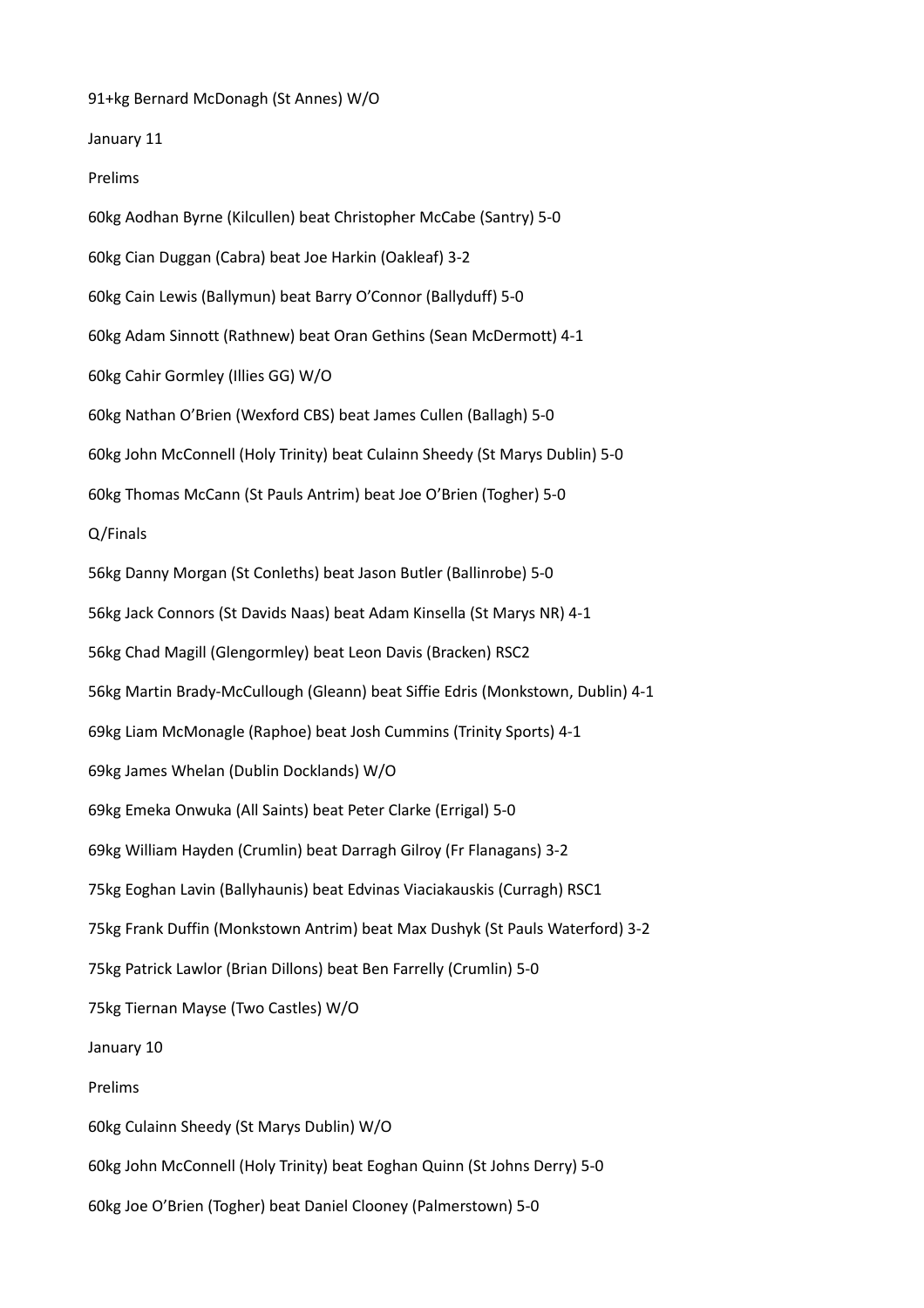60kg Thomas McCann (St Pauls Antrim) W/O 56kg Chad Magill (Glengormley) beat Bailey Marshall (Emerald, Antrim) 5-0 56kg Leon Davis (Bracken) beat Conor Healy (Phoenix) 3-2 56kg Suffie Edris (Monkstown Dublin) beat Jake McMahon (Liberty) 5-0 56kg Martin Brady-McCullough (Gleann) beat Daire Halfpenny (Gilford) 5-0 69kg William Hayden (Crumlin) beat Luka Gureshidze (Togher) 5-0 69kg Darragh Gilroy (Fr Flanagans) beat Taylor Guiney (Drimnagh) 3-2 O/Finals 52kg Sean Lawlor (Marble City) beat Oisin Mullholland (East Down) 3-2 64kg Matthew Tyndall (Dublin Docklands) beat Steve Cairns (Legacy) 4-1 64kg James McDonagh (St Pauls Waterford) beat Patrick Donovan (Olympic Galway) 3-2 64kg David Nevin (Crumlin) W/O (94 bouts) **Bocskai Memorial Debrecen, Hungary** February 7 Final 75kg Gabriel Dossen (Ireland) lost to Victor Yoka (France) 0-5 February 6 S/Finals 75kg Gabriel Dossen (Ireland) v Zoltan Harsca (Hungary) W/O February 5 Q/Final 75kg Gabriel Dossen (Ireland) beat Robert Cservenka (Hungary) 5-0 February 4 Last 16 75kg Gabriel Dossen (Ireland) beat Mindougas Gedminas (Norway) 5-0 February 3 Last 32 52kg Brendan Irvine (Ireland) lost to Mohammed Rajab (Botswana) 1-4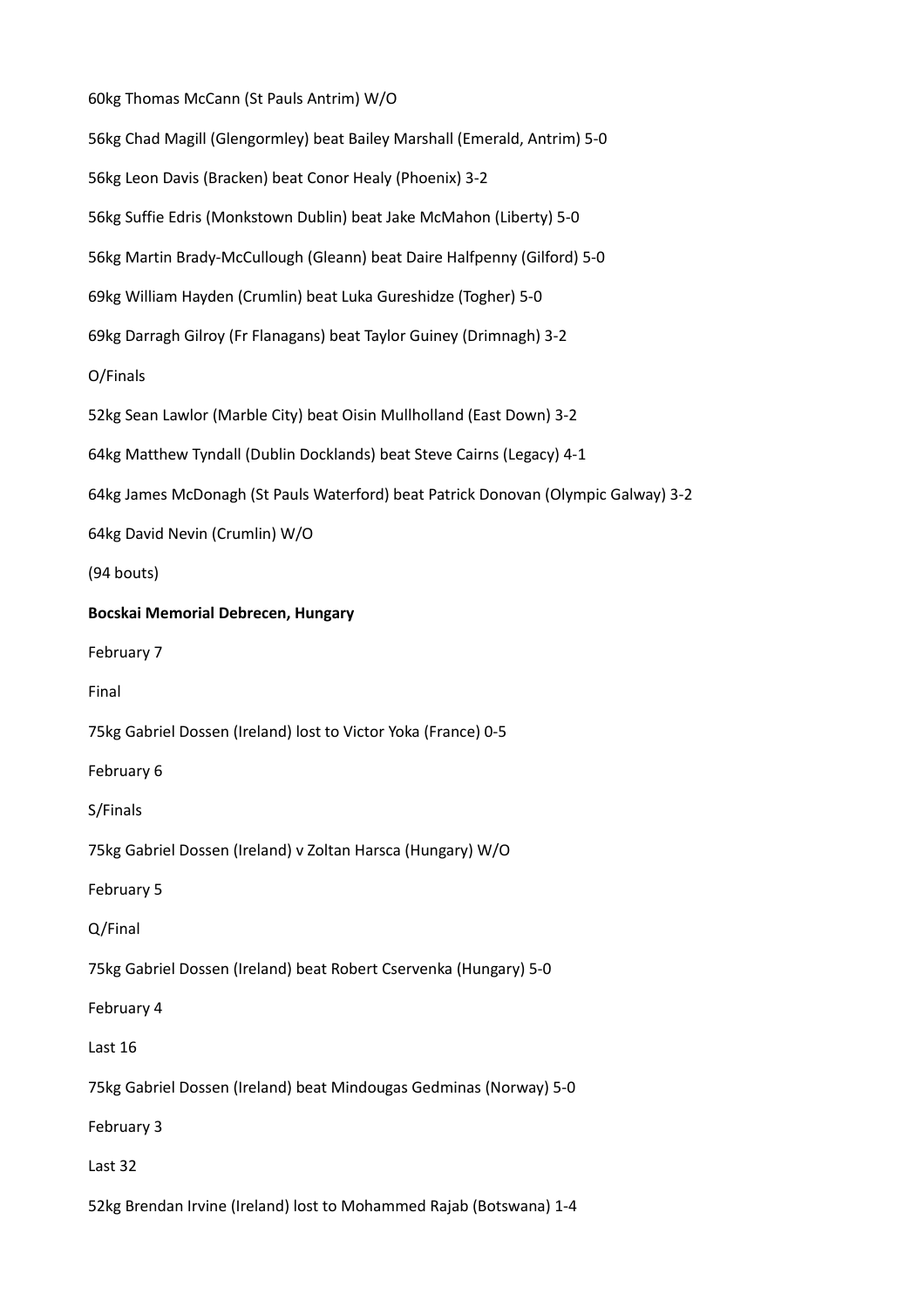91kg+ Dean Gardiner (Ireland) lost to Alexsandar Mraovic (Austria) RSC2 Medals Table Finish: 11th Rankings Table Finish: Not Available 35 Nations Squad 52kg Brendan Irvine (St Paul's) 75kg Gabriel Dossen (Olympic) (Silver) 91+kg Dean Gardiner (Clonmel) Coaches: Eoin Pluck & Michael Mongan Physio: David Cooke **Wales versus Ireland Cardiff Sports Centre** March 1 Junior 46kg Harvey Williams (Wales) lost to Martin Collins (Ireland) 2-3 Youth 51kg Zoe Andrews (Wales) lost to Chloe Gabriel (Ireland) 2-3 52kg Romeo Costa (Wales) beat Jack Rapple (Ireland) 5-0 56kg Brandon Scott (Wales) lost to Suffie Edris (Ireland) 0-5 60kg Scott Jones (Wales) beat John McConnell (Ireland) 5-0 60kg Jake Down (Wales) beat Aodhan Byrne (Ireland) 4-1 64kg Paddy Murphy (Wales) lost to Matthew Tyndall (Ireland) 2-3 Result: Ireland 4 Wales 3 **Wales versus Ireland Cardiff Sports Centre** February 29 Junior 46kg Harvey Williams (Wales) beat Martin Collins (Ireland) 5-0 Youth 49kg Scott Richards (Wales) lost to Dylan Eagleson (Ireland) 1-4 51kg Zoe Andrews (Wales) lost to Rachael Lawless (Ireland) 2-3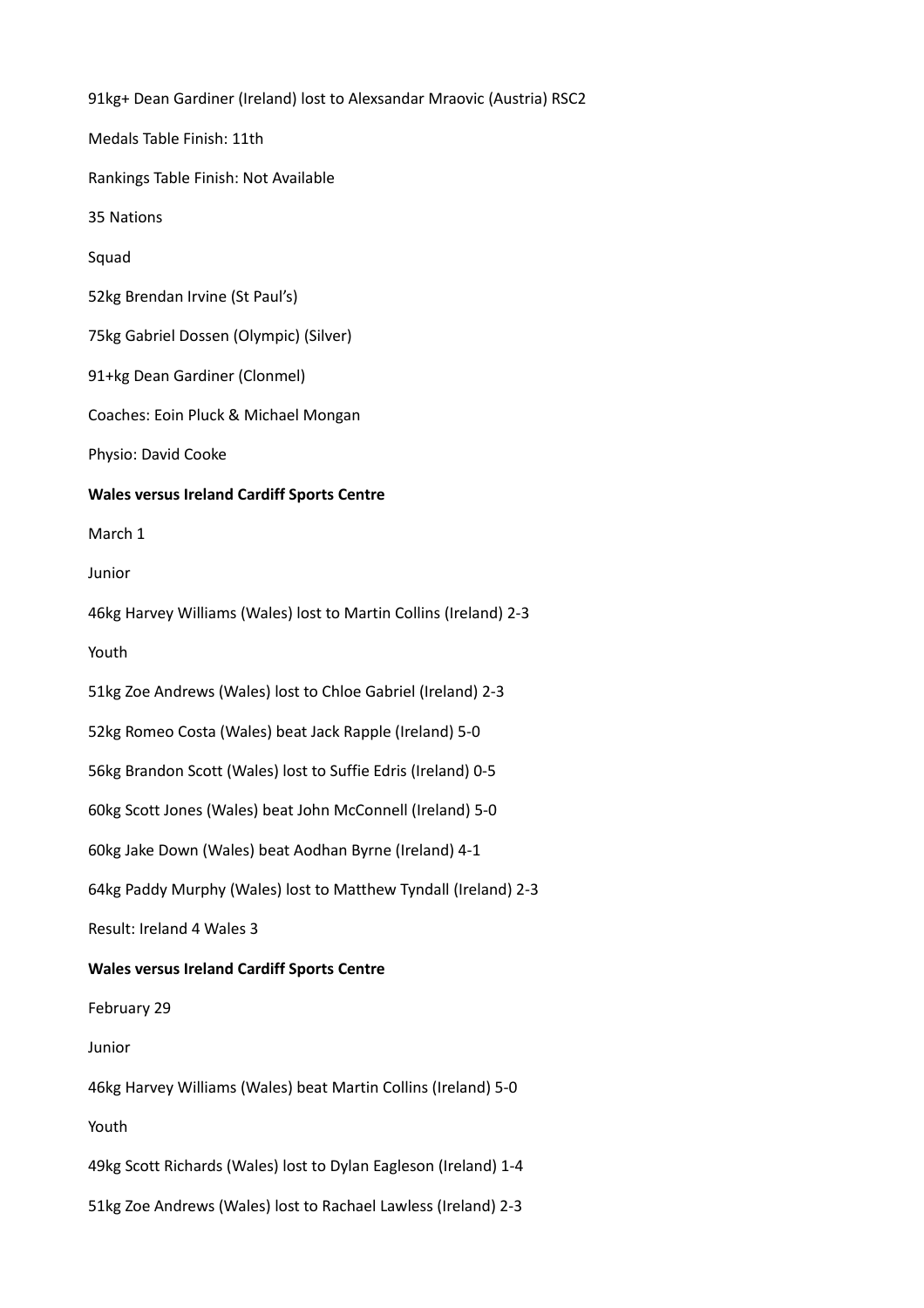52kg Romeo Costa (Wales) beat Jack Rapple (Ireland) 5-0 56kg Brandon Scott (Wales) lost to Martin McCullagh (Ireland) 0-5 60kg Scott Jones (Wales) beat John McConnell (Ireland) 5-0 60kg Jake Down (Wales) lost to Aodhan Byrne (Ireland) 1-4 64kg Paddy Murphy (Wales) beat Matthew Tyndall (Ireland) 3-2 Result: 4-4 Irish squad 45kg Martin Collins (Drimnagh) 49kg Dylan Eagleson (St Paul's A) 52kg Jack Rapple (Monkstown, D) 51kg Chloe Gabriel (Mulhuddart) 51kg Rachael Lawless (Portlaoise) 54kg Suffie Edris (Monkstown D) 57kg Martin McCullagh (Gleann) 60kg John McConnell (Holy Trinity) 60kg Aodhan Byrne (Kilcullen) 64kg Matthew Tyndall (Dublin Docklands) Team manager: Eugene Duffy Coaches: John Gallagher, Liam Cunningham, Nicole Meli R&J Paul Mayse (Tyrone) **National Senior Cadet Championships National Stadium Dublin** February 29 Finals W57kg Yasmin Meridith (Corinthians) beat Ella Hanlon (Glin) 4-1 57kg Jason Nevin (Olympic Mullingar) beat Thomas McDonnell (Bay City) 5-0 W60kg Alisha King (Drimnagh) beat Courtney Joyce (Clonmel) 5-0 60kg James Donovan (Monkstown D) beat Emmett O'Donnell (East Down) RSCI2 W63kg Winnie McDonagh (Neilstown) beat Alex Kinehan (Birr) 5-0 63kg Bobbi Flood (Cabra) beat Michael Lambe (Setanta) 3-2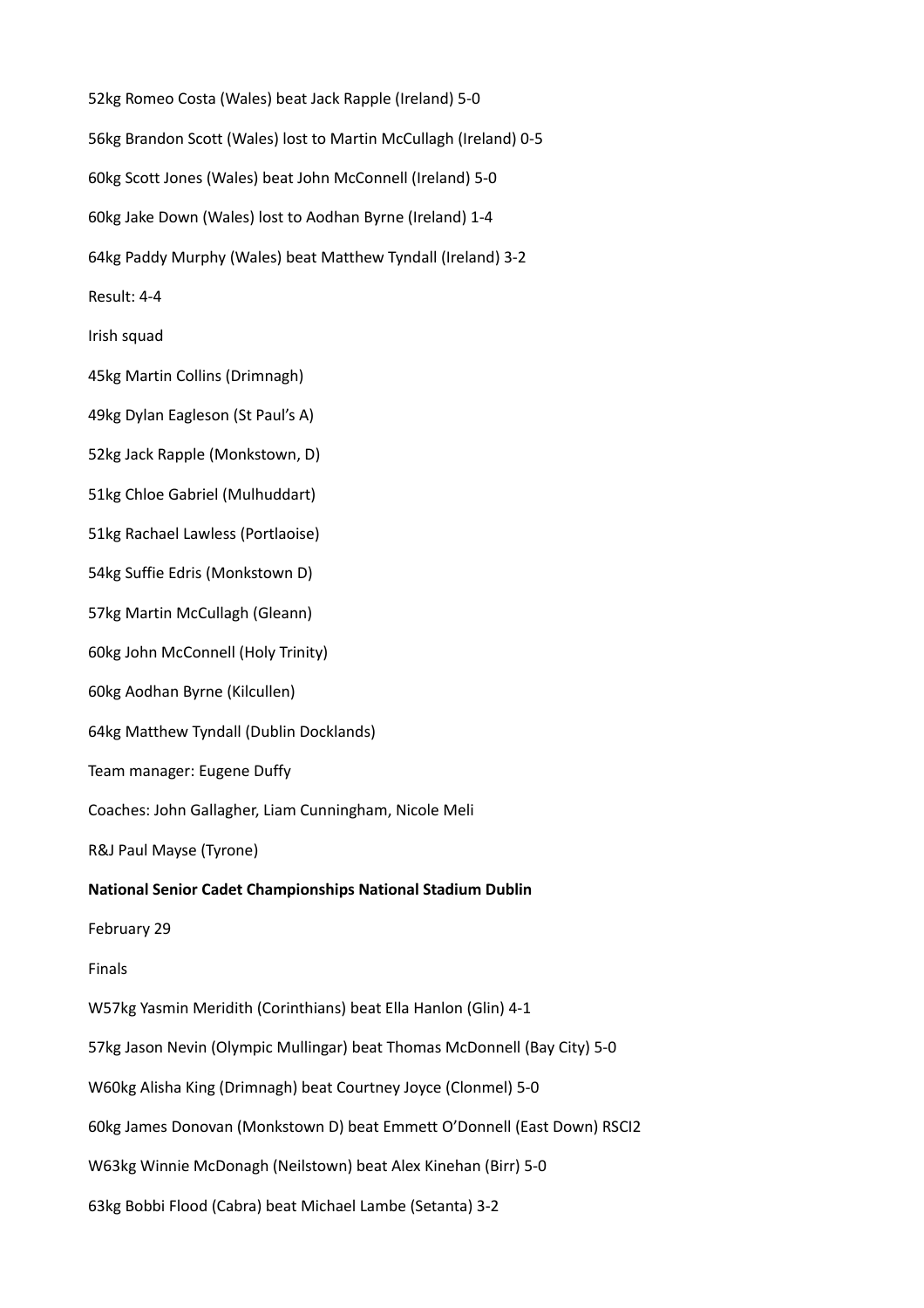66kg John Fay (Swords) beat Michael McCarthy (Urlingford) 3-2 W70kg Aine Doyle (St Marys NR) beat Molly Bennett (Swords) 3-2 70kg Joshua Olaniyan (Jobstown) beat Martin Keenan (Leeside Lough) 4-1 75kg Dearbhla Tinnelly (Clann Naofa) W/O 75kg Tyler Meade (Hyland BA) beat Ryan Murphy (Neilstown) 5-0 W80kg Brianna Ryan (Setanta L) beat Cliona Darcy (Tobar Pheadair) 5-0 80kg Joseph Hutchinson (Neilstown) beat Dylan Bradley (Muskerry) 5-0 W80+kg Nasya Mc Jyn-Igelige W/O 80+kg Bernard Cawley (St Davids) beat Francie Reilly (Dealgan) 5-0 February 28 Finals 31kg Karl O'Reilly (Immaculata) W/O 36kg Patsy Joyce (Olympic Mullingar) beat Aaron Downey (Whitechurch) 5-0 39kg Ashton Ruth (Avona) beat Brandon Joyce (Mulhuddart) RSC3 42kg Paddy Cleary (Olympic Galway) beat Lee Gallagher (Ratoath) 4-0 W44kg Caoimhe Kinsella (St Anthonys/Pats) beat Megan Delaney (Setanta L) 5-0 44kg Michael Nugent (Olympic Mullingar) beat Owen Cleary (Olympic Galway) 5-0 W46kg Esther Lambe (Setanta L) beat Mary Cunningham (Crumlin) 5-0 46kg Gavin Ryan (Ratoath) beat Mikey Delaney (Olympic Galway) RSC2 W66kg Laura Moran (St Annes) W/O W48kg Katie O'Keefe (Kanturk) beat Carleigh Irving (Illies GG) 3-2 48kg Anton Genocky (Docklands) beat Cameron Crichton (Rochfordbridge) 4-1 W50kg Robyn Kelly (Ballynacargy) beat Rebecca Kavanagh (Mulhuddart) 5-0 50kg John Donoghue (St Michaels Athy) beat Luke Reilly (Jobstown) 5-0 W52kg Holly Connolly (Ballaghaderreen) beat Connie Gibbons (St Bronaghs) 5-0 52kg Michael Faulkner (Togher) beat Jack Dempsey (Wexford CBS) 5-0 W54kg Shakira Donoghue (Templemore) beat Cori Gleeson (St Francis) 4-1 54kg Raymond Joyce (Clonmel) beat James O'Reilly (Togher) 5-0 February 22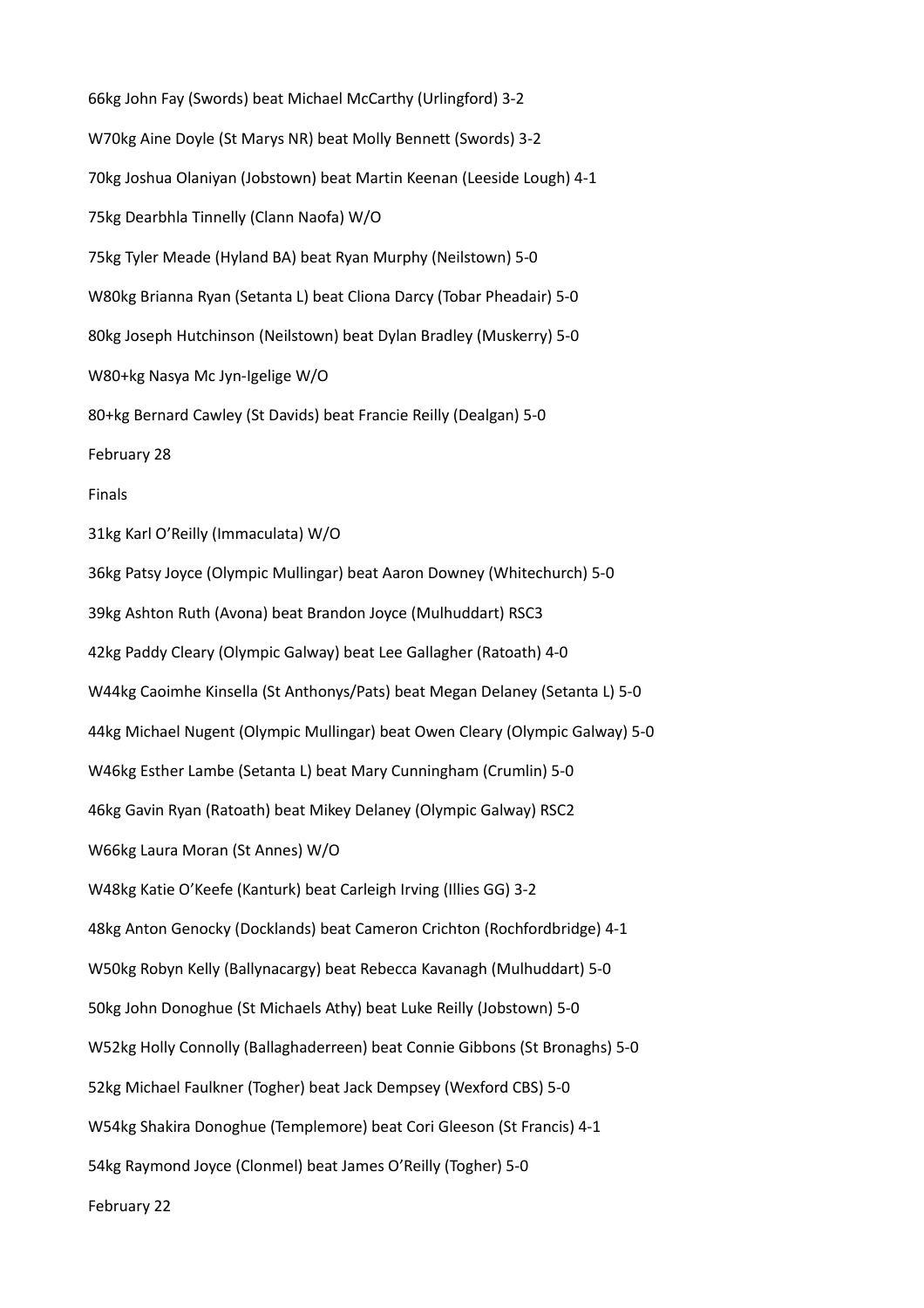### S/Finals

36kg Patsy Joyce (Olympic Mullingar) beat Louis Rooney (Star) 4-1 39kg Brandon Joyce (Mulhuddart) beat Conal Byrne (Dealgan) 4-1 39kg Ashton Ruth (Avona) beat Jacob Greene (St Pappins) 5-0 66kg Michael McCarthy (Urlingford) W/O 42kg Lee Gallagher (Ratoath) beat Gerard Delaney (Bunclody) RSC3 42kg Paddy Cleary (Olympic Galway) beat Callum Ruth (Cabra) 5-0 44kg Owen Cleary (Olympic Galway) beat Martin Collins (Drimnagh) 4-1 44kg Michael Nugent (Olympic Mullingar) beat Cormac Hall (Dunfanghy) 5-0 46kg Gavin Ryan (Ratoath) W/O 46kg Mikey Delaney (Olympic Galway) beat Danny Magill (Glengormley) 3-2 48kg Cameron Crichton (Rochfordbridge) beat Soni Gaffney (Bantry) 5-0 48kg Anton Genocky (Docklands) beat Cealan Doherty (Two Castles) 5-0 50kg Luke Reilly (Jobstown) beat Jason Clooney (Palmerstown) 5-0 50kg John Donoghue (St Michaels Athy) beat Patrick Mooney (Charleville) 5-0 52kg Jack Dempsey (Wexford CBS) beat Wayne Joyce (Dunboyne) 3-2 52kg Michael Faulkner (Togher) beat Adam Tyrell (Rathoath) 5-0 54kg Raymond Joyce (Clonmel) beat Bernie McDonagh (Dunfanaghy) 5-0 54kg James O'Reilly (Togher) beat James O'Loughlin (Olympic Galway) 4-1 57kg Jason Nevin (Olympic Mullingar) beat Conor O'Donovan (Clonmel) 4-1 57kg Thomas McDonnell (Bay City) beat John Ross O'Donnell (Corpus Christi) 4-1 60kg James Donovan (Monkstown D) beat Alex Hertag (Bay City) 5-0 60kg Emmett O'Donnell (East Down) beat David Blaney (Navan) 5-0 63kg Bobbi Flood (Cabra) beat Troy Norman (Cherry Orchard) 5-0 63kg Michael Lambe (Setanta) beat Charles McDonagh (Cookstown) 5-0 66kg John Fay (Swords) beat Dylan O'Brien (Leeside Lough) 4-1 70kg Joshua Olaniyan (Jobstown) W/O 70kg Martin Keenan (Leeside Lough) beat Sean Brennan (Docklands) 4-1 75kg Ryan Murphy (Neilstown) beat Charlie Fitzgerald (Ballyduff) RSC1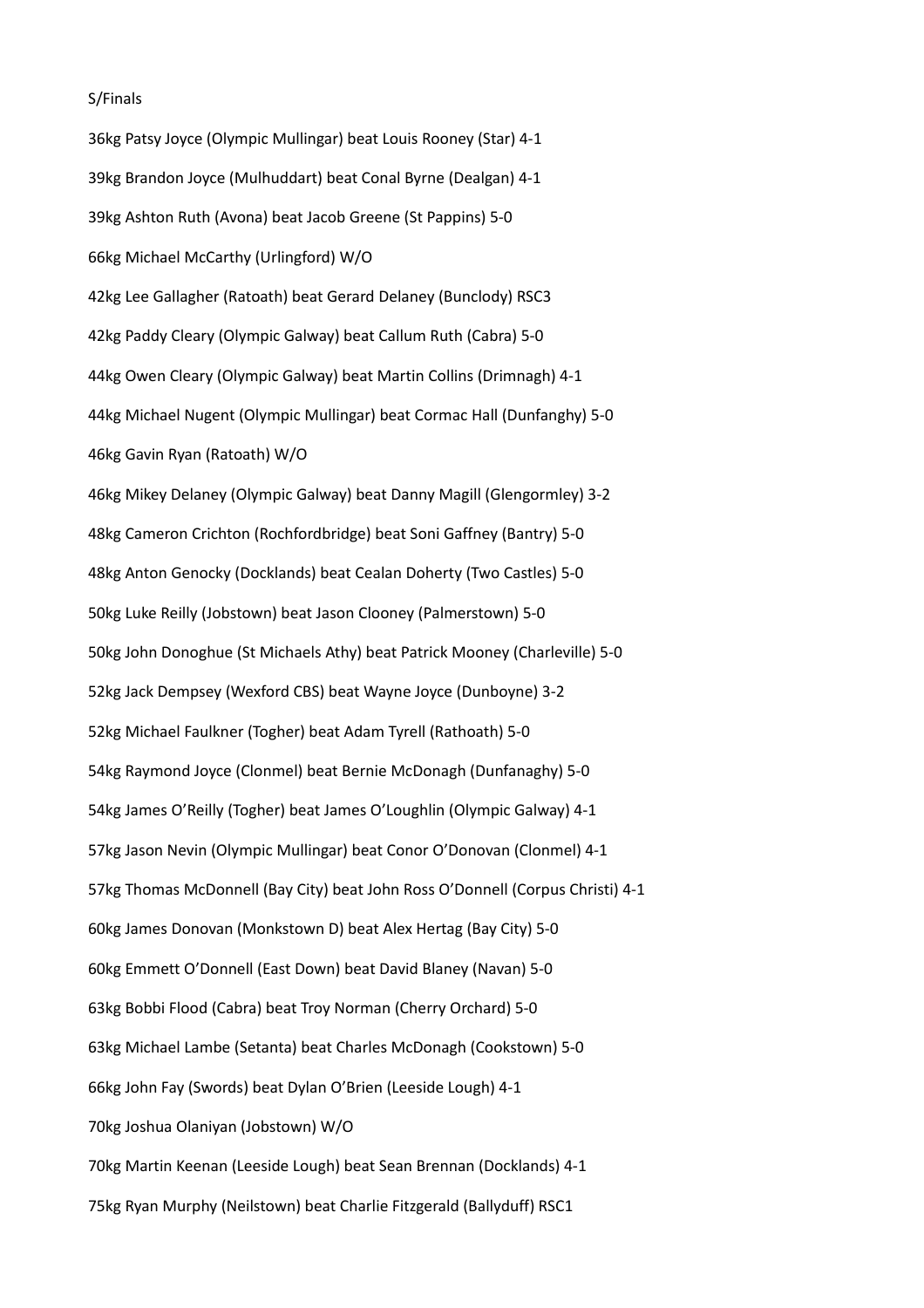75kg Tyler Meade (Hyland BA) beat Feidhlem Behan (Kilcullen) 4-1

February 21

## S/Finals

W44kg Caoimhe Kinsella (St Anthonys/Pats) W/O W48kg Carleigh Irving (Illies GG) beat Siofra McGuire (Tobar Pheadair) 5-0 W48kg Katie O'Keefe (Kanturk) W/O W50kg Rebecca Kavanagh (Mulhuddart) beat Tia Attewell (Tobar Pheadair) 5-0 W50kg Robyn Kelly (Ballynacargy) beat Georgia McGovern (Drimnagh) 5-0 W52kg Connie Gibbons (St Bronaghs) W/O W52kg Holly Connolly (Ballaghaderreen) beat Nora Jackman (Paulstown) 4-1 W54kg Cori Gleeson (St Francis) beat Natalia Fasciszewska (Aglish) 4-1 W54kg Shakira Donoghue (Templemore) beat Rebecca Collins (Ratoath) 5-0 W57kg Yasmin Meridith (Corinthians) W/O W57kg Ella Hanlon (Glin) beat Jade Smith (Enniskerry) 3-2 W60kg Alisha King (Drimnagh) beat Kaci Crowley (Erne) 4-1 W63kg Winnie McDonagh (Neilstown) beat Gabriel Mongan (Whitechurch) 4-1 W66kg Laura Moran (St Annes) beat Mollie Sheppard (Rathfirland) 5-0 W70kg Molly Bennett (Swords) beat Kym O'Reilly (Riverside) 5-0 W70kg Aine Doyle (St Marys NR) beat Kim Lane (Ballybrack) 5-0 80kg Dylan Bradley (Muskerry) beat Caolan Devlin (Mark Heagney) 5-0 80kg Joseph Hutchinson (Neilstown) beat Ryan O'Neill (Clonmel) RSCI1 80+kg Francie Reilly (Dealgan) beat Patrick McDonagh (St Brigids K) 5-0 80+kg Bernard Cawley (St Davids) beat David Sweeney (Sligo City) 5-0 February 15 Q/Finals W48kg Katie O'Keefe (Kanturk) beat Abbie Gibbons (Cherry Orchard) 4-1 W50kg Georgia McGovern (Drimnagh) W/O W50kg Robyn Kelly (Ballynacargy) beat Labhaoise Glynn (Cloghan) 3-2

W52kg Holly Connolly (Ballaghaderreen) beat Sophie Sullivan (Mulhuddart) 4-1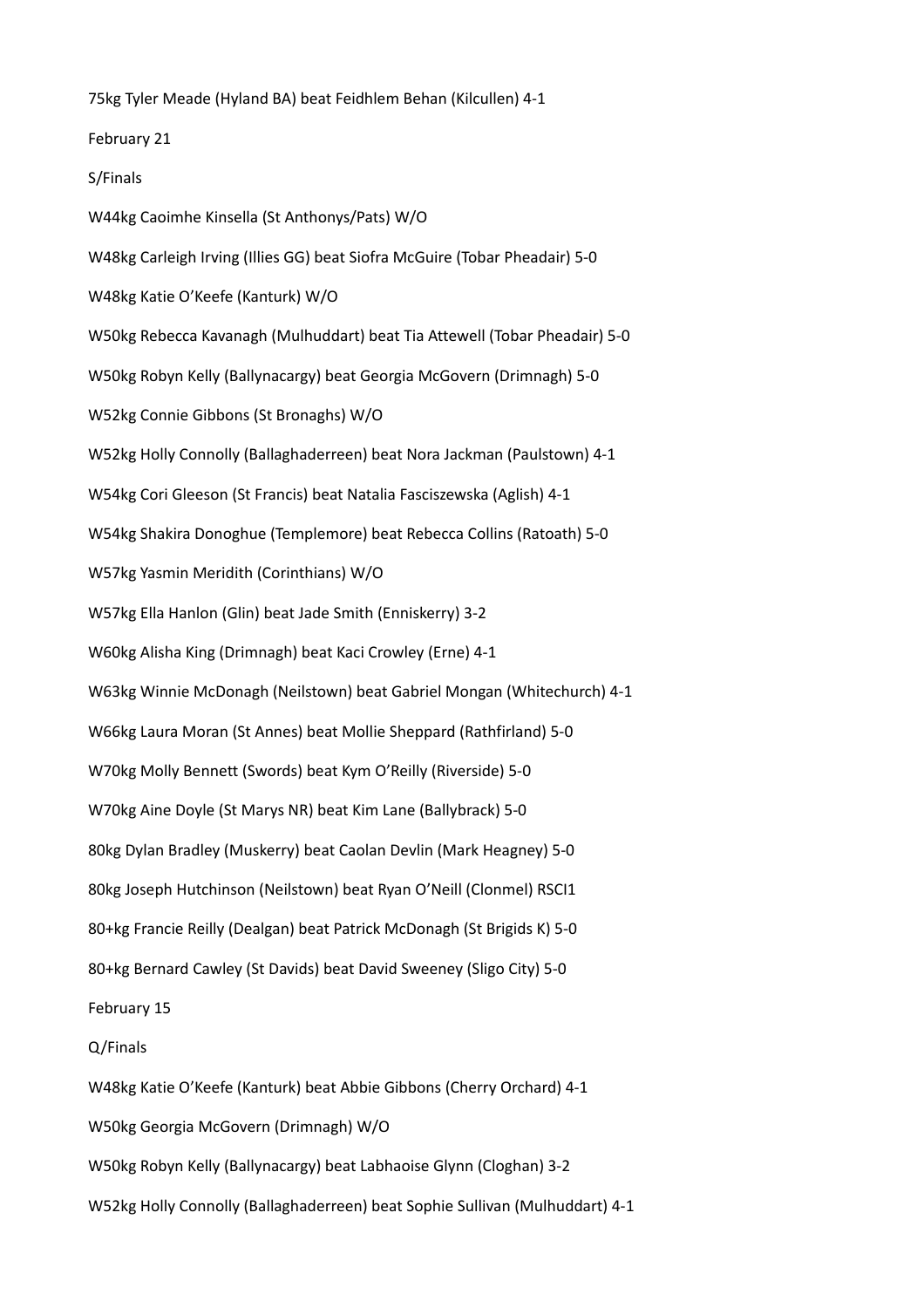52kg Wayne Joyce (Dunboyne) beat Blaine Fitzgerald (Corinthians) 5-0 52kg Jack Dempsey (Wexford CBS) W/O 52kg Michael Faulkner (Togher) beat Daniel Murphy (Fr Flanagans) 5-0 52kg Adam Tyrell (Ratoath) beat Michael McInerney (Cloghan) 3-2 W54kg Natalia Fasciszewska (Aglish) W/O W54kg Cori Gleeson (St Francis) beat Leah O'Keeffe (Kanturk) 5-0 W54kg Shakira Donoghue (Templemore) beat Alannah Attewell (Tobar Pheadair) 5-0 W54kg Rebecca Collins (Ratoath) beat Robyn Murran (St Brigids L) 4-1 54kg Bernie McDonagh (Dunfanaghy) beat Luke Hall (Rochfordbridge) 5-0 54kg Raymond Joyce (Clonmel) beat Drew Fitzpatrick (Saints) 3-2 54kg James O'Reilly (Togher) beat Brian Gilroy (Fr Flanagans) 3-2 54kg James O'Loughlin (Olympic Galway) W/O W57kg Jade Smith (Enniskerry) beat Arianna Ustilaite (Tipperary Town) 5-0 W57kg Ellan Hanlon (Glin) beat Dionne Hannefin (Neilstown) 5-0 57kg Jason Nevin (Olympic Mullingar) beat Billy Moran (St Pauls Waterford) 5-0 57kg Conor O'Donovan (Clonmel) beat Nicky Hatton (Donore) 5-0 57kg John Ross O'Donnell (Corpus Christi) beat Jakub Pielesz (Midleton) 3-2 57kg Thomas McDonnell (Bay City) beat Euan Donnelly (Midleton) 5-0 60kg Alex Hertag (Bay City) beat Lee McEvoy (Avona) 4-1 60kg James Donovan (Monkstown D) beat John Murphy (St Ibars/Josephs) 5-0 60kg David Blaney (Navan ) beat Aaron Touhey (Lucan) RSCI1 60kg Emmett O'Donnell (East Down) W/O 63kg Troy Norman (Cherry Orchard) beat Evan Gillen (Clonard) RSC2 63kg Bobbi Flood (Cabra) beat Ciaran Bergin (Castlerea) 5-0 63kg Michael Lambe (Setenta) beat Christopher Joyce (Ballymun) 4-1 63kg Charles McDonagh (Cookstown) beat Thomas McDonagh (Crumlin) 5-0 66kg James Ward (St Brigids L) W/O 66kg Michael McCarthy (Urlingford) W/O 66kg Dylan O'Brien (Leeside Lough) beat David McDonagh (Galway) 3-2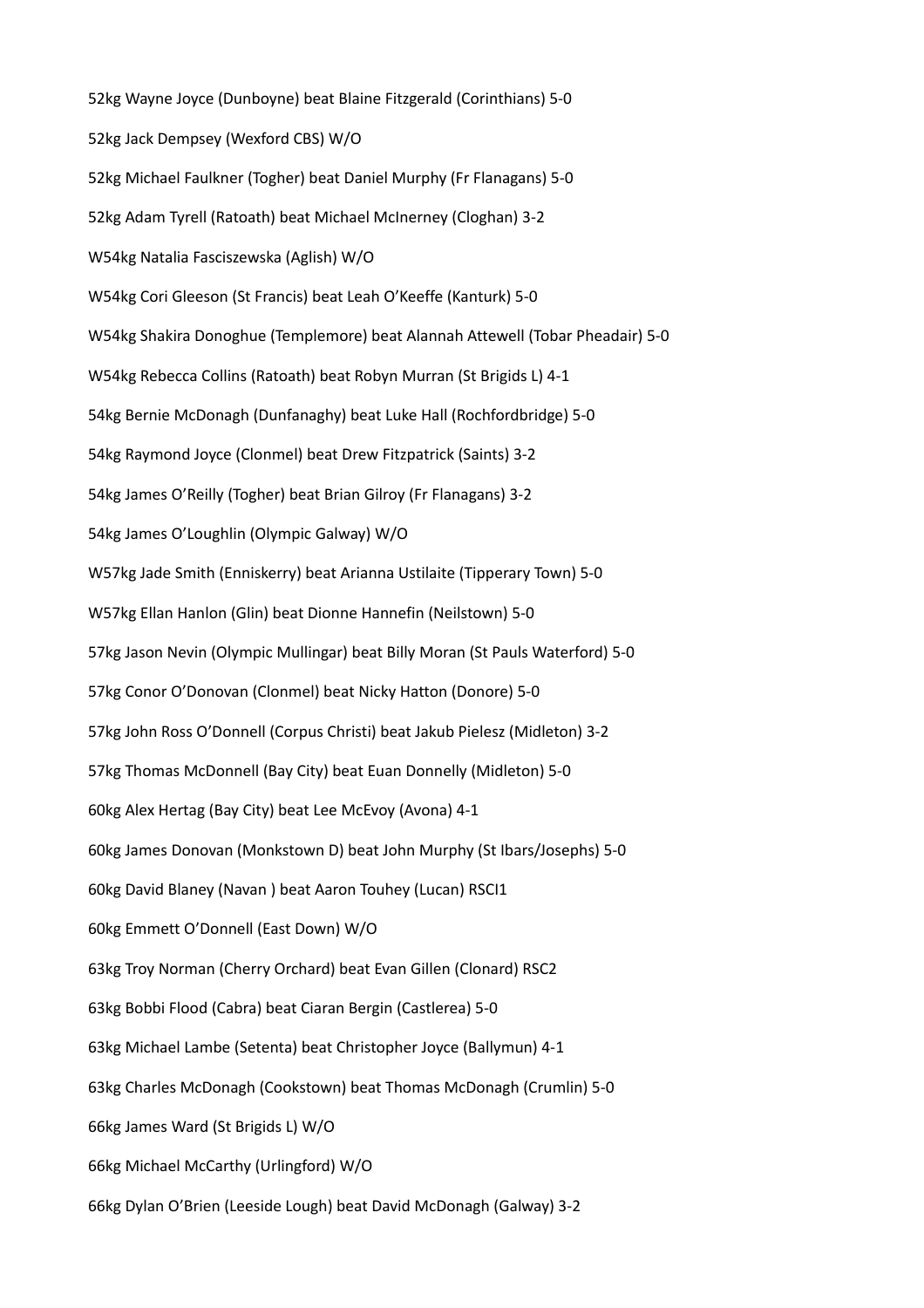66kg John Fay (Swords) beat Skirmantas Auzelis (Ballaghaderren) 5-0 W70kg Kim Lane (Ballybrack) W/O 70kg Joshua Olaniyan (Jobstown) beat Curtis Darcy (Templemore) 5-0 70kg John Mongans (O.L.O.L.) beat Thomas Ward (Gateway) 5-0 70kg Sean Brennan (Docklands) beat Benjamin McHugh (Monivea) 5-0 70kg Martin Keenan (Leeside Lough) beat James McGuinness (St Monicas) 4-1 75kg Tyler Meade (Hyland BA) beat Wayne Joyce (St Anthonys Dublin) 5-0 75kg Feidhlem Behan (Kilcullen) beat Jake Kelleher (Corpus Christi) RSC1 80+kg David Sweeney (Sligo City) beat Dillon Ward (Esker) 5-0 80+kg Bernard Cawley (St Davids) beat Nathan Ojo (Esker) 4-1 February 14 2nd Series Prelims 52kg Adam Tyrell (Ratoath) beat Donagh Keary (Rathfirland) 3-2 54kg Brian Gilroy (Fr Flanagans) beat Sean Brennan (Muskerry) 5-0 54kg Jack Kavanagh (St Patrick Kilkenny) beat Conor Reynalds (Corinthians) 3-2 63kg Evan Gillen (Clonard L) beat Orin Burke (Celtic Eagles) 5-0 Q/Finals 39kg Ashton Ruth (Avona) W/O 42kg Lee Gallagher (Ratoath) beat Tommy Dinnegan (Rochfordbridge) 3-2 42kg Gerard Delaney (Bunclody) W/O 42kg Callum Ruth (Cabra) beat Louis Hill (Tullylish) 5-0 42kg Paddy Cleary (Olympic Galway) beat Paul Fitzgerald (Corinthians) 5-0 50kg John Donoghue (St Michaels Athy) beat Luke Connors (St Munchins) 5-0 44kg Martin Collins (Drimnagh) W/O 44kg Owen Cleary (Olympic Galway) beat Dean Smithers (Swords) 5-0 44kg Cormac Hall (Dunfanghy) W/O 44kg Michael Nugent (Olympic Mullingar) beat Sean Murray Lynch (Avona) 5-0 46kg Gavin Ryan (Ratoath) beat Thomas O'Reilly (Corpus Christi) 5-0 46kg Malo Davis (Monkstown D) beat Alex Fegan (Jobstown) 5-0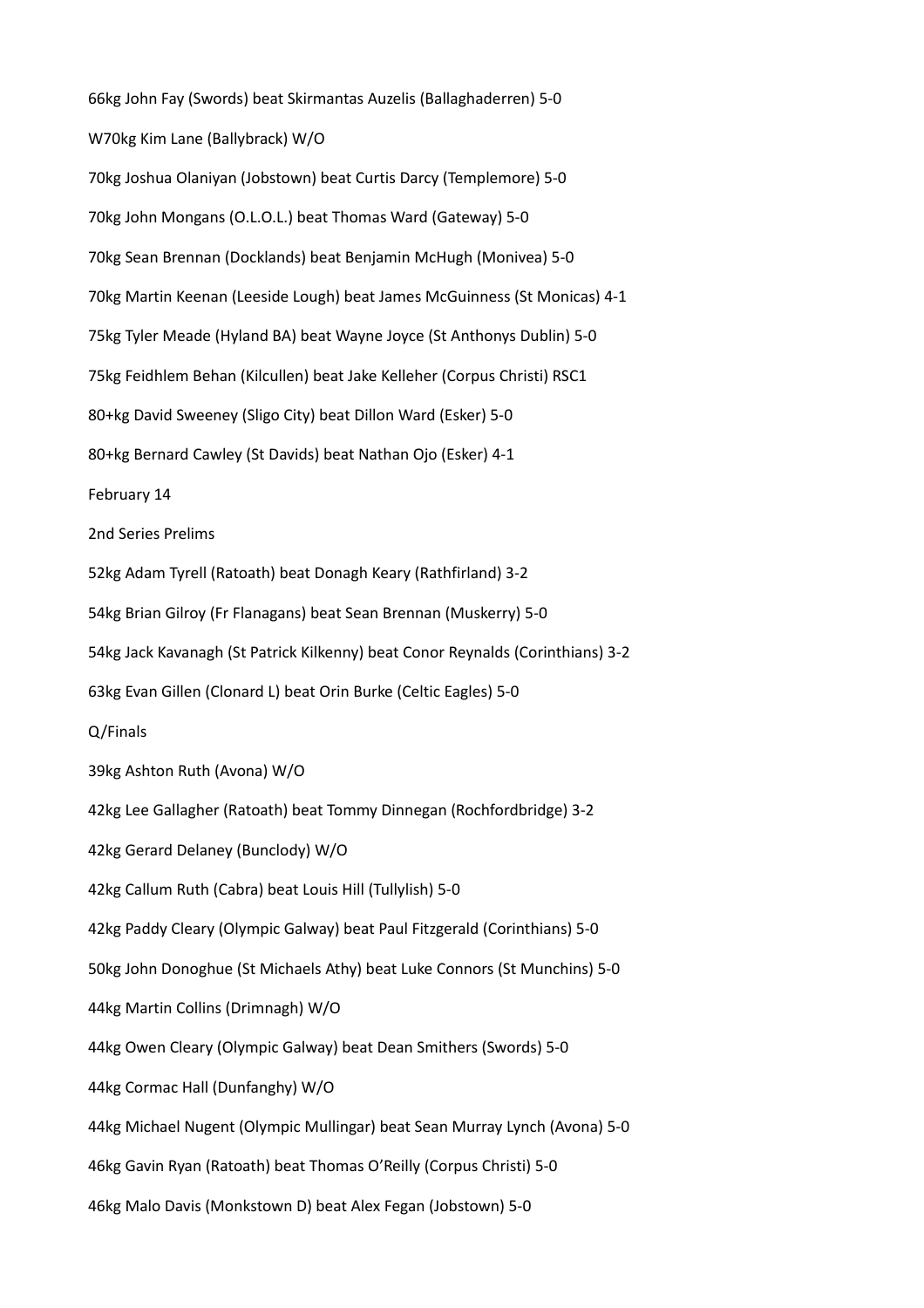46kg Mikey Delaney (Olympic Galway) beat Kyle McKay (Swords) 3-0 46kg Danny Magill (Glengormley) beat Kian Moran (Saviours Crystal) 5-0 48kg Cameron Crichton (Rochfordbridge) beat Christopher Doyle (Templemore) 5-0 48kg Soni Gaffney (Bantry) W/O 48kg Cealan Doherty (Two Castles) beat Terry O'Reilly (Saviours Crystal) 5-0 48kg Anton Genocky (Docklands) beat Martin Doherty (Holy Trinity) 5-0 50kg Jason Clooney (Palmerstown) W/O 50kg Luke Reilly (Jobstown) beat Joshua Watson (Saints) 5-0 50kg Patrick Mooney (Charleville) beat Tadgh Duffin (Wexford CBS) 5-0 February 8 2nd Series Prelims 54kg Luke Hall (Rochfordbridge) W/O 54kg Bernie McDonagh (Dunfanaghy) W/O 54kg Raymond Joyce (Clonmel) W/O 54kg Drew Fitzpatrick (Saints) beat Patrick McTigue (Knockmore/Foxford) 5-0 54kg James O'Reilly (Togher) W/O 54kg James O'Loughlin (Olympic Galway) beat William Faulkner (Rathkeale) 4-1 57kg Jason Nevin (Olympic Mullingar) beat Eoghan Walsh (Togher) 5-0 57kg Billy Moran (St Pauls Waterford) beat Laurence Connors (St Marys D) 5-0 57kg Nicky Hatton (Donore) W/O 57kg Conor O'Donovan (Clonmel) beat Cian Cramer (Cabra) 3-2 57kg John Ross O'Donnell (Corpus Christi) beat Danny Delaney (Urlingford) 5-0 57kg Jakub Pielesz (Midleton) beat Aaron McDonnell (Knockmore/Foxford) 5-0 57kg Euan Donnelly (Midleton) beat Tom Pearce (Corinthians) 5-0 57kg Thomas McDonnell (Bay City) beat Michael Cleary (Olympic Galway) 5-0 60kg James Donovan (Monkstown D) beat Cole Byrne (Enniskerry) 4-1 60kg David Blaney (Navan) beat Ryan Lee (Crumlin) 4-1 60kg Aaron Touhey (Lucan) beat Jack Shiggins (Lucan) 5-0 60kg Emmett O'Donnell (East Down) beat Cian Kelly (Cherry Orchard) 5-0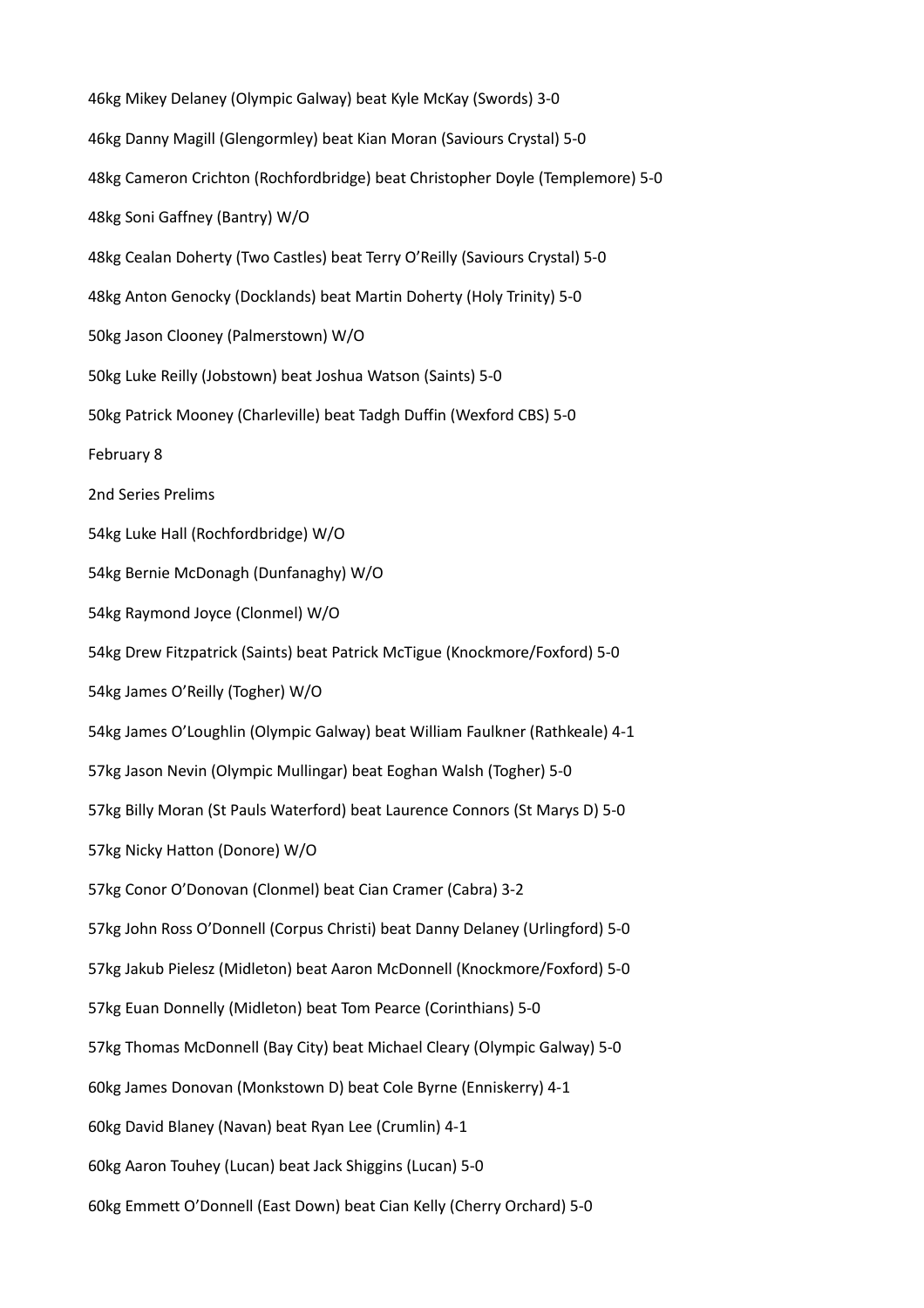60kg Mike Carmody (Corpus Christi) beat Rossa Lennon (Swords) 3-2 63kg Troy Norman (Cherry Orchard) beat John Paul McDonagh (St Pauls W) 4-1 63kg Bobbi Flood (Cabra) beat John O'Reilly (Corpus Christi) 3-2 63kg Ciaran Bergin (Castlerea) beat Leon Carey (Westside) 5-0 63kg Michael Lambe (Setanta) beat Oran Carton (Star of the Sea) 4-1 63kg Christopher Joyce (Ballymun) beat Paul Gannon (Corinthians) 3-2 63kg Thomas McDonagh (Crumlin) beat Sean Heapes (Jobstown) 5-0 63kg Charles McDonagh (Cookstown) beat Luke McDaid (Mulhuddard) 3-2 66kg Michael McCarthy (Urlingford) beat Sonny O'Neill (Charleville) 5-0 66kg Dylan O'Brien (Leeside Lough) beat John Tuite (Dunboyne) 5-0 66kg David McDonagh (Galway) beat Thomas McDonagh (Navan) 5-0 66kg John Fay (Swords) beat Tom O'Donnell (Ballymun) 4-1 70kg Joshua Olaniyan (Jobstown) beat Sean Whelan (St Marys NR) RSC1 70kg Thomas Ward (Gateway) beat Sean Kavanagh (Neilstown) 5-0 70kg John Mongans (O.L.O.L.) W/O 70kg Benjamin McHugh (Monivea) beat Michael Mongan (Rathkeale) 4-1 70kg Sean Brennan (Docklands) beat Callum McGillion (Two Castles) 4-1 70kg James McGuinness (St Monicas) beat Tommy McAleer (Swords) 5-0 70kg Martin Keenan (Leeside Lough) W/O February 7 1st Series Prelims 54kg William Faulkner (Rathkeale) W/O 54kg Conor Reynolds (Corinthians) beat Luke Beakhurst (Esker) 5-0 54kg Jack Kavanagh (St Patricks Kilkenny) beat Mark McEvoy (Donore) AB2 57kg Michael Cleary (Olympic Galway) W/O 63kg Thomas McDonagh (Crumlin) W/O 63kg Charles McDonagh (Cookstown) beat James Mongans (O.L.O.L.) 5-0 2nd Series Prelims 42kg Paul Fitzgerald (Corinthians) beat Roy Colgan (Avona) 3-2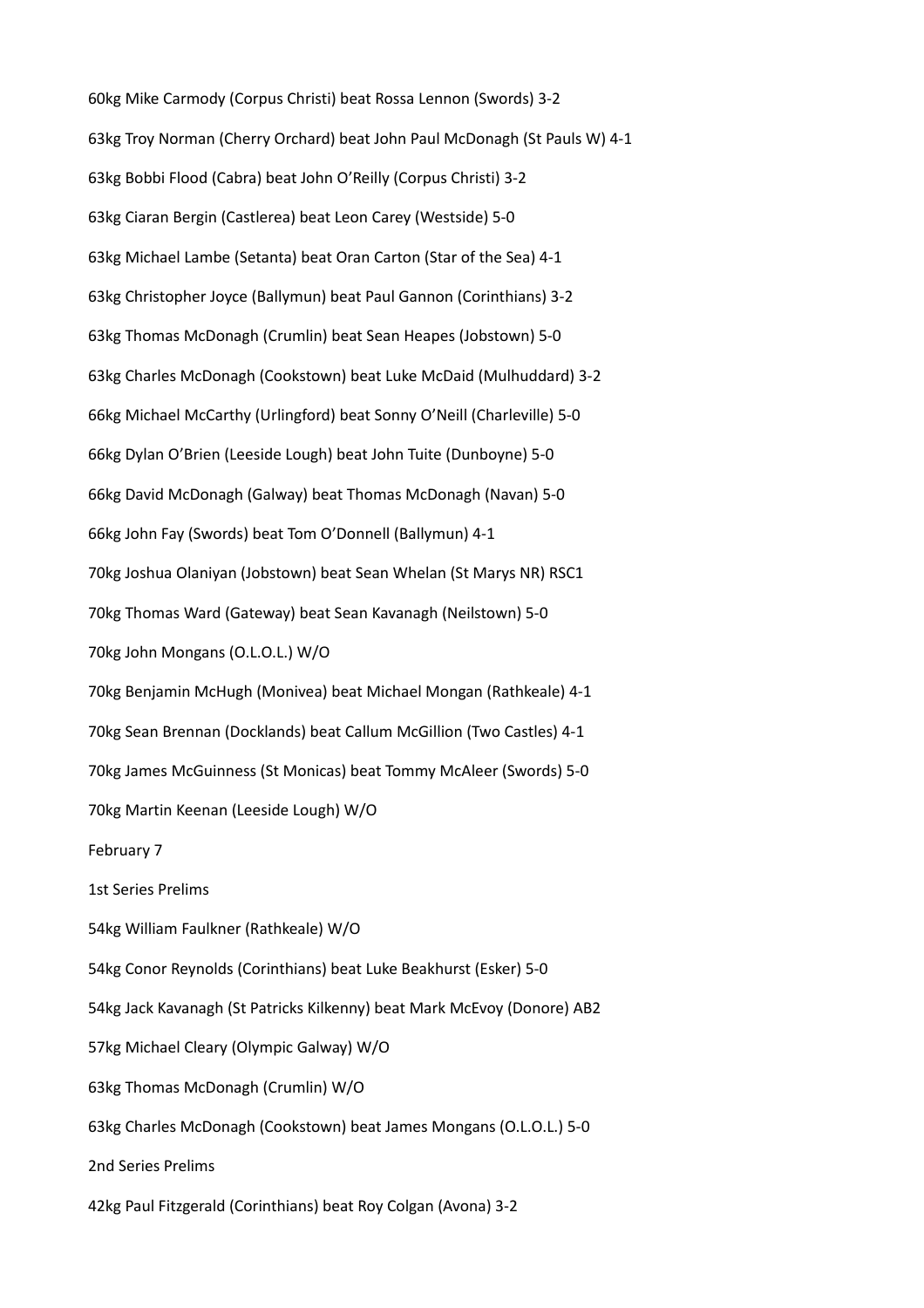46kg Mikey Delaney (Olympic Galway) beat William Casey (Charleville) 3-2 46kg Danny Magill (Glengormley) beat Odhran Clancy (Rathfirland) 5-0 46kg Kian Moran (Saviours Crystal) beat Corey Taylor (Gleann) 4-1 63kg Luke McDaid (Mulhuddart) beat Adam Sweeney (Gateway) 5-0 48kg Harry Matthews (Mulhuddart) W/O 48kg Terry O'Reilly (Saviours Crystal) beat Jake Daly (Castlebar) 3-2 48kg Cealan Doherty (Two Castles) beat Paul Darcy (Templemore) 4-1 48kg Martin Doherty (Holy Trinity) W/O 48kg Anton Genocky (Docklands) beat Michael Connors (Cherry Orchard) 4-1 50kg Luke Connors (St Munchins) beat Padraig Stapleton (Monkstown D) 3-2 50kg John Donoghue (St Michaels Athy) W/O 52kg Wayne Joyce (Dunboyne) beat Kieron Doran (St Marys D) 3-2 52kg Donnachadh Mooney (Clann Naofa) W/O 52kg Jack Dempsey (Wexford CBS) beat Jimmy Hutchinson (Tipperary Town) 5-0 52kg Daniel Murphy (Fr Flanagans) beat Aaron McDaid (Raphoe) 5-0 52kg Michael Faulkner (Togher) W/O 52kg Michael McInerney (Cloghan) beat David O'Brien (Enniskerry) 5-0

# **European Qualifiers for Tokyo 2020**

Copperbox Arena London March 13/24

(Tournament was postponed on March 16 because of the coronavirus outbreak)

March 17

Last 16

(Postponed)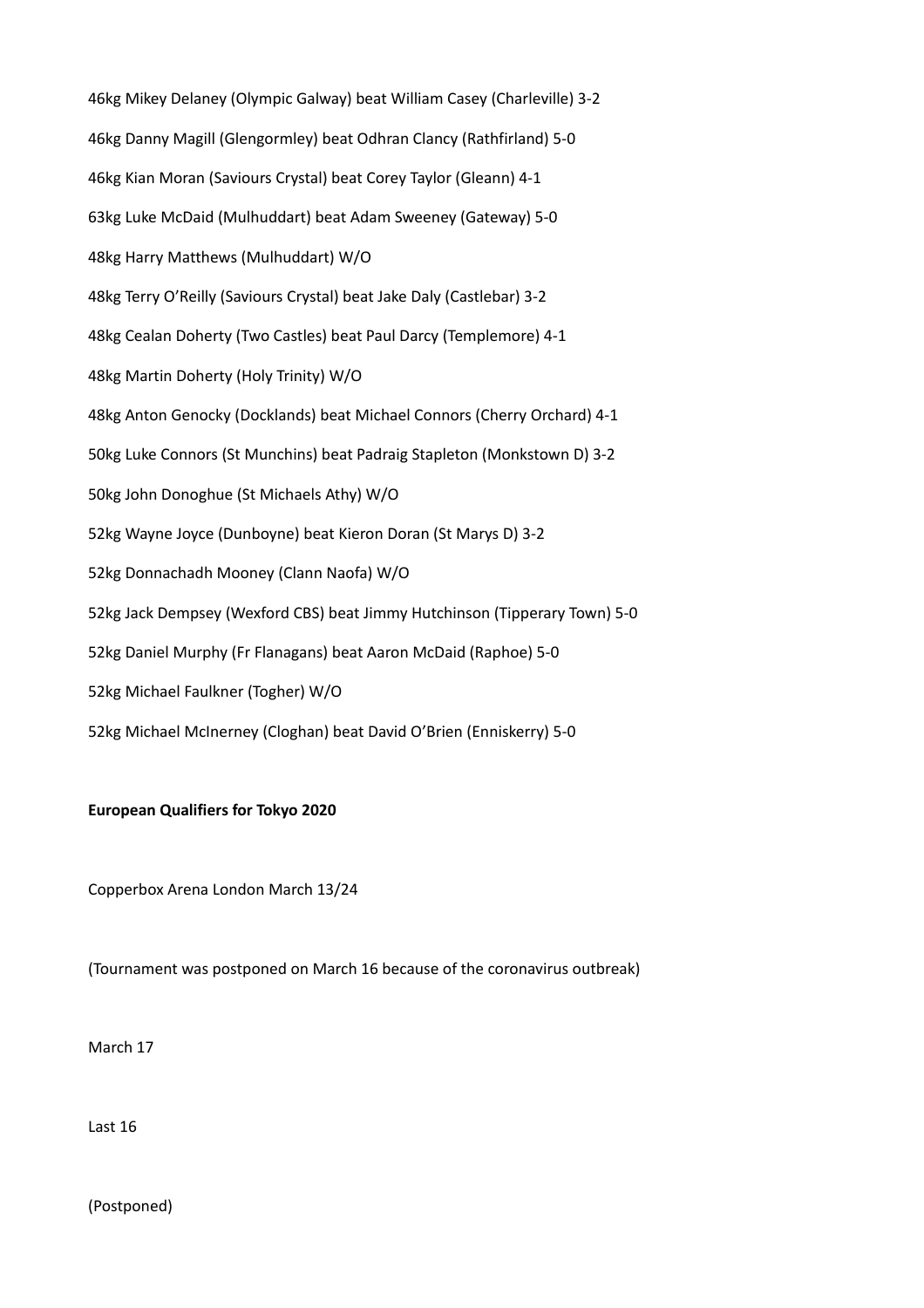57kg Michaela Walsh (Ireland) v Mona Mestian (France)

60kg Kellie Harrington (Ireland) v Aneta Rygielska (Poland)

63kg George Bates (Ireland) v Javid Chalabiyev (Azerbaijan)

75kg Aoife O'Rourke (Ireland) v Viktoriya Kebikava (Belarus)

75kg Michael Nevin (Ireland) v Arman Darchinyan (Armenia)

81kg Emmet Brennan (Ireland) v Uke Smajli (Switzerland)

91kg Kiril Afanasev (Ireland) V Emanual Reyes (Spain)

March 18

Last 16

(Postponed)

69kg Aidan Walsh (Ireland) v Wahid Hambli (France)

91kg+ Dean Gardiner (Ireland) v Petar Belberov (Bulgaria)

March 19

Q/Final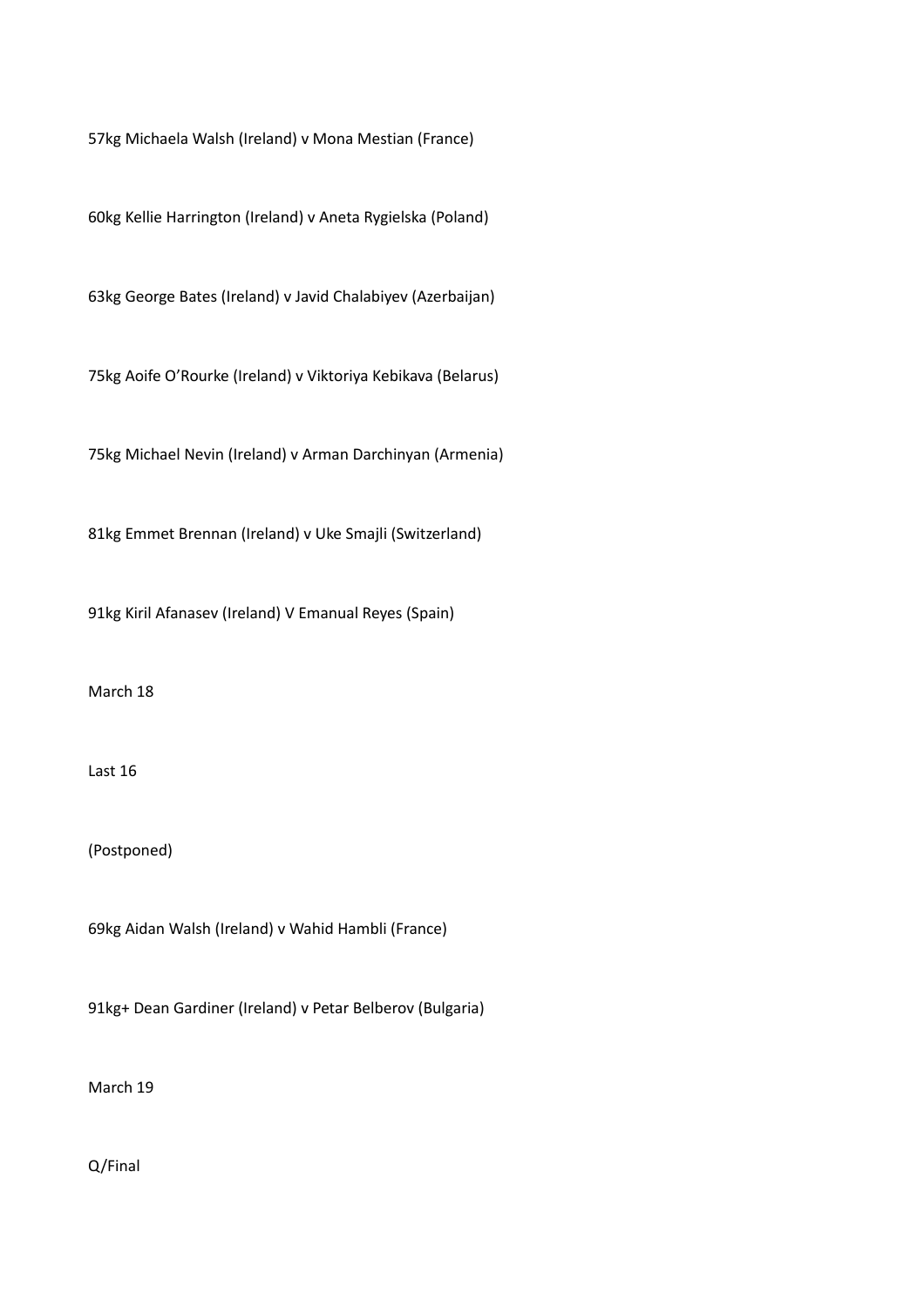(Postponed)

52kg Brendan Irvine (Ireland) v Gabriel Escobar (Spain)

Results

March 16

Last 32

69kg Aidan Walsh (Ireland) beat Pavel Kamanin (Spain) 5-0

75kg Michael Nevin (Ireland) beat Max der van Pas (Netherlands) 4-1

Last 16

52kg Brendan Irvine (Ireland) beat Istavan Szaka (Hungary) 5-0

51kg Carly McNaul (Ireland) lost Charley Davison (Team Great Britain) 0-5

57kg Kurt Walker (Ireland) lost to Hamsat Shadolov (Germany) 0-5

March 15

Last 32

63kg George Bates (Ireland) beat Leon Dominguez (Spain) RSCI1

81kg Emmet Brennan (Ireland) beat Radenko Tomic (Bosnia & Herzegovina) RSC2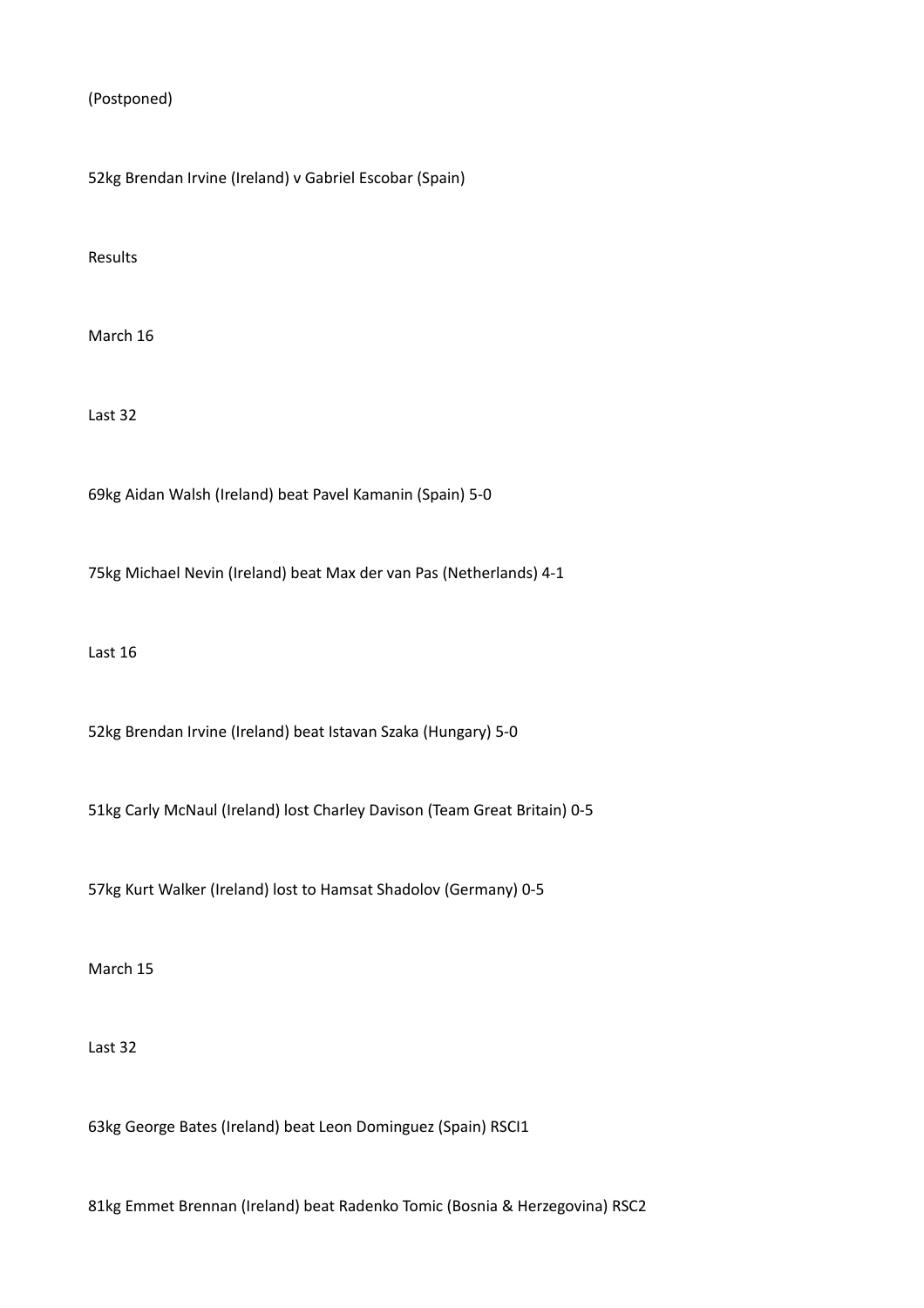91kg Kiril Afanasev (Ireland) beat Begadze Nikoloz (Georgia) 4-1

Last 16

69kg Christina Desmond (Ireland) lost to Angela Carina (Italy) 0-5

Irish squad

(Olympic qualification standard in brackets)

Male

52kg Brendan Irvine (St Paul's, Antrim) Cpt (Top 8) (qualified)

57kg Kurt Walker (Canal, Antrim) (Top 8)

63kg George Bates (St Mary's, Dublin) (Top 8)

69kg Aidan Walsh (Monkstown, Antrim) (Top 6)

75kg Michael Nevin (Portlaoise, Laois) (Top 6)

81kg Emmet Brennan (Dublin Docklands) (Top 6)

91kg Kiril Afanasev (Smithfield, Dublin) (Top 4)

91+kg Dean Gardiner (Clonmel, Tipperary) (Top 4)